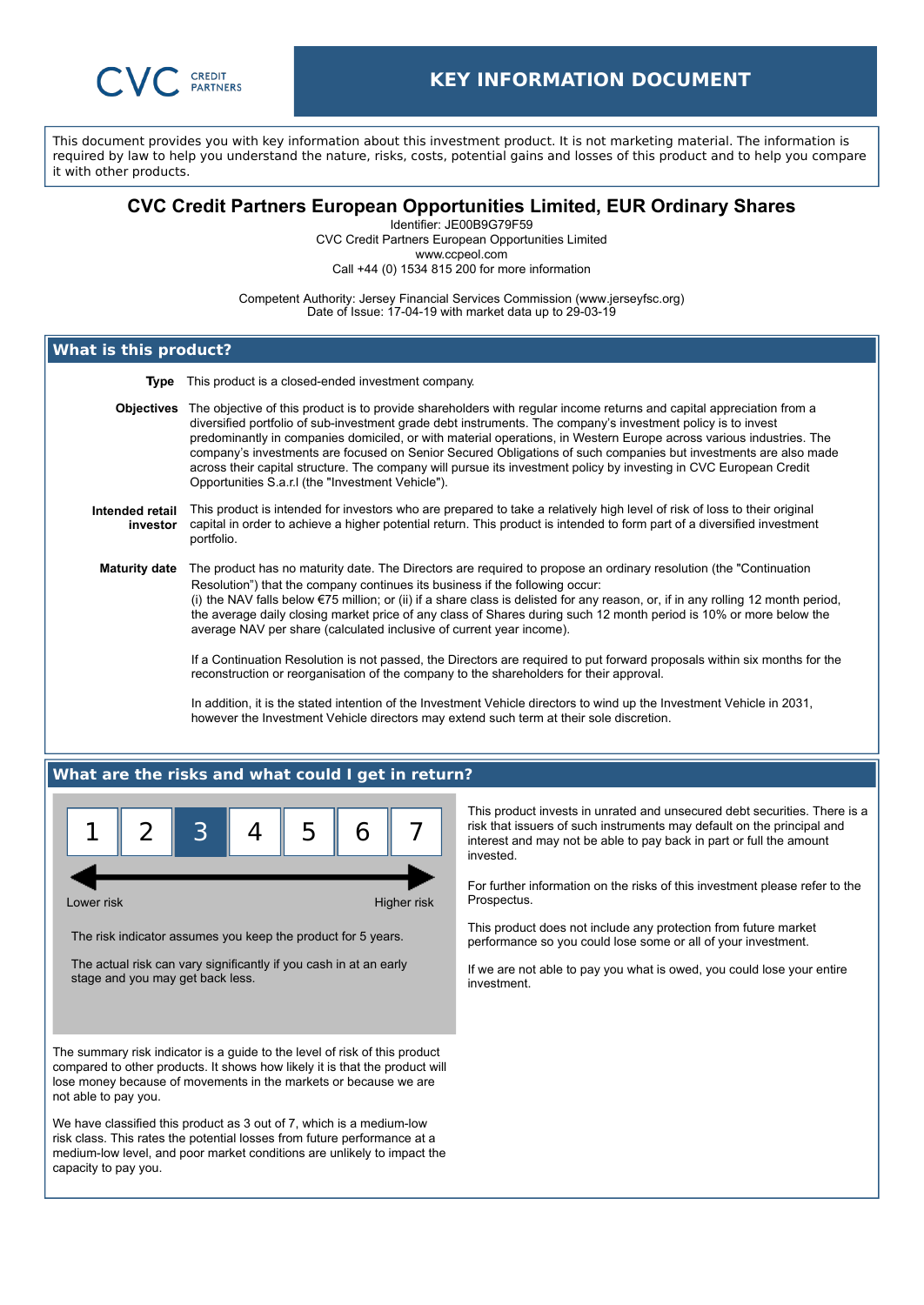| <b>Investment EUR 10 000</b> |                                     |           |            |                                                   |
|------------------------------|-------------------------------------|-----------|------------|---------------------------------------------------|
| <b>Scenarios</b>             |                                     | 1 Year    | 3 Years    | 5 Years<br>(Recommended<br><b>Holding Period)</b> |
| <b>Stress scenario</b>       | What you might get back after costs | 6 5 24 97 | 6753.09    | 5965.87                                           |
|                              | Average return each year            | $-34.75%$ | $-12.27%$  | $-9.81%$                                          |
| Unfavourable scenario        | What you might get back after costs | 9 143.44  | 9 048.54   | 9 231.59                                          |
|                              | Average return each year            | $-8.57\%$ | $-3.28%$   | $-1.59%$                                          |
| Moderate scenario            | What you might get back after costs | 10 444.61 | 11 395.64  | 12 435.35                                         |
|                              | Average return each year            | 4.45%     | 4.45%      | 4.46%                                             |
| Favourable scenario          | What you might get back after costs | 11 933.75 | 14 3 54.95 | 16 754.92                                         |
|                              | Average return each year            | 19.34%    | 12.81%     | 10.87%                                            |

This table shows the money you could get back over the next 5 years, under different scenarios, assuming that you invest EUR 10 000.

The scenarios shown illustrate how your investment could perform. You can compare them with the scenarios of other products.

The scenarios presented are an estimate of future performance based on evidence from the past on how the value of this investment varies, and are not an exact indicator. What you get will vary depending on how the market performs and how long you keep the investment/product.

The stress scenario shows what you might get back in extreme market circumstances, and it does not take into account the situation where we are not able to pay you.

The figures shown include all the costs of the product itself, but may not include all the costs that you pay to your advisor or distributor. The figures do not take into account your personal tax situation, which may also affect how much you get back.

## **What happens if CVC Credit Partners European Opportunities Limited is unable to pay out?**

The company's shares are listed on the Premium segment of the London Stock Exchange's main market. Should the company be liquidated, the amount you receive for your holding will be based on the value of assets available for distribution after all other liabilities have been paid. Shareholders in this company do not have the right to make a claim to the Financial Services Compensation Scheme or any other compensation scheme in the event that the company is unable to pay out.

## **What are the costs?**

The Reduction in Yield (RIY) shows what impact the total costs you pay will have on the investment return you might get. The total costs take into account one-off, ongoing and incidental costs.

The amounts shown here are the cumulative costs of the product itself, for three different holding periods. They include potential early exit penalties. The figures assume you invest EUR 10 000. The figures are estimates and may change in the future.

#### **Costs over time**

The person selling you or advising you about this product may charge you other costs. If so, this person will provide you with information about these costs, and show you the impact that all costs will have on your investment over time.

The following costs are not included in the entry and exit fee calculation: broker commission, entry and exit charges paid to your fund manager, platform fees, mark ups, stamp duty, transaction tax and foreign exchange costs.